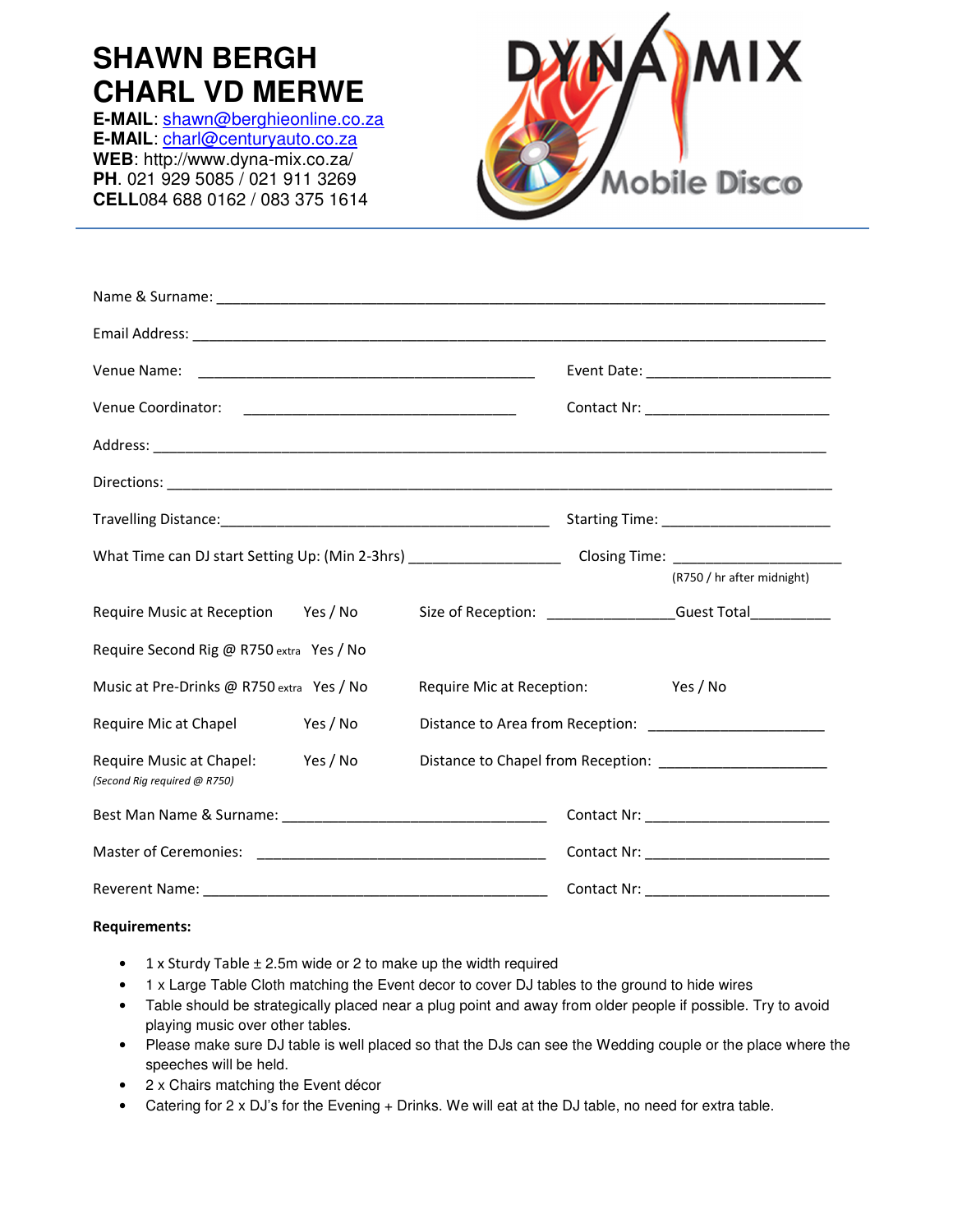## **Music Selection:**

| <b>Chapel Music:</b>     |  |
|--------------------------|--|
| Chapel Entrance Song:    |  |
| Chapel Exit Song:        |  |
|                          |  |
| Dances:                  |  |
| Entering the Venue:      |  |
| First Dance:             |  |
| Second Dance:            |  |
| Father Daughter Dance:   |  |
| Cake Cutting Song:       |  |
| <b>Garter Throwing:</b>  |  |
| <b>Bouquet Throwing:</b> |  |
| <b>Ending Song:</b>      |  |
|                          |  |
| <b>Songs to Avoid:</b>   |  |
|                          |  |
|                          |  |
|                          |  |
|                          |  |
| <b>Special Songs:</b>    |  |
|                          |  |
|                          |  |
|                          |  |
|                          |  |
|                          |  |
|                          |  |

**Please add List of Favourite Artists** 

Any Questions, Comments or playlists can be mailed to shawn@berghieonline.co.za or charl@centuryauto.co.za